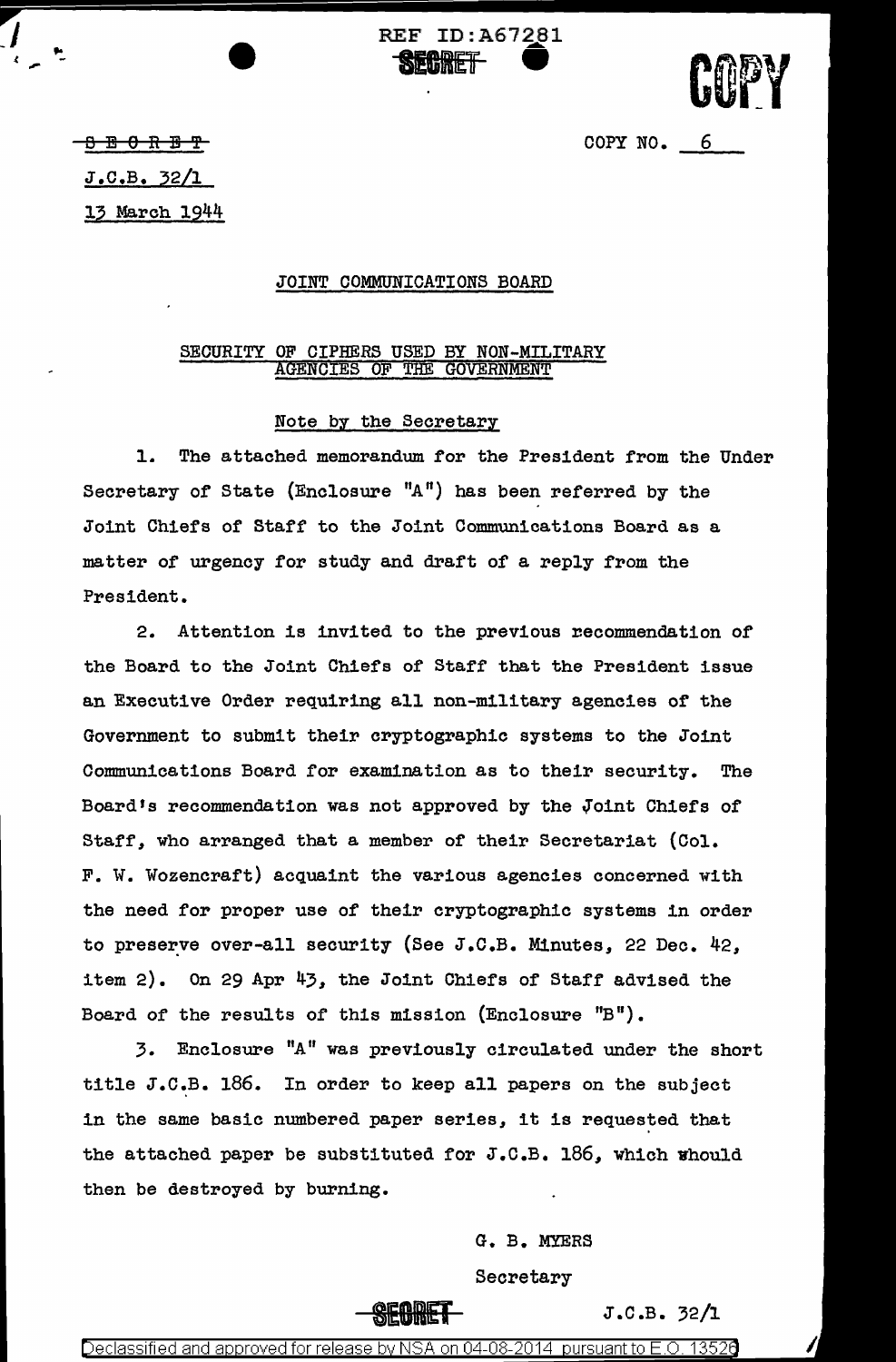REF ID:A67281 •

3ECftE'f

...

UUL I

ENCLOSURE "A"

THE UNDER SECRETARY OF STATE Washington

March 7, 1944

'

Private

MEMORANDUM FOR THE PRESIDENT

Subject: Security in handling coded messages.

Following our conversations last autumn regarding the Department's code facilities, I immediately began a careful inquiry. Upon looking into the matter, however, I became convinced that it was not a problem affecting only a single agency but rather one in which the Government as a whole was vitally concerned.

There are at present thirty-eight Federal agencies making use of cryptographic systems in one form or another, but there is adequate internal control in only a few of the agencies and there is no over-all coordination. From the point of view of security is no over-all coordination. From the point of view of security this is a most dangerous arrangement, for serious blunders seem bound to occur which will place in jeopardy the cryptographic systems of the entire government. The present arrangement affords ideal conditions under which the enemy can break our codes by comparing messages containing similar informaiion but sent in different codes, one of which may already have been broken. It would appear, therefore, that there must be careful coordination among all agencies in the use of cryptographic material.

In addition, it is essential that the codes themselves be sound, that the equipment used be of the most modern types, that the personnel employed be skilled, and that adequate security procedures be followed at every step.

I believe the most effective solution is to assign the War Department, which has had the broadest experience in the field of cryptography, the responsibility for making a thorough survey of existing codes, equipment, and procedures throughout the Government. The War Department will then be in a position to present to you a comprehensive series of recommendations.

/s/ E. R. Stettinius, Jr.

-1-

 $J.C.B. 32/1$